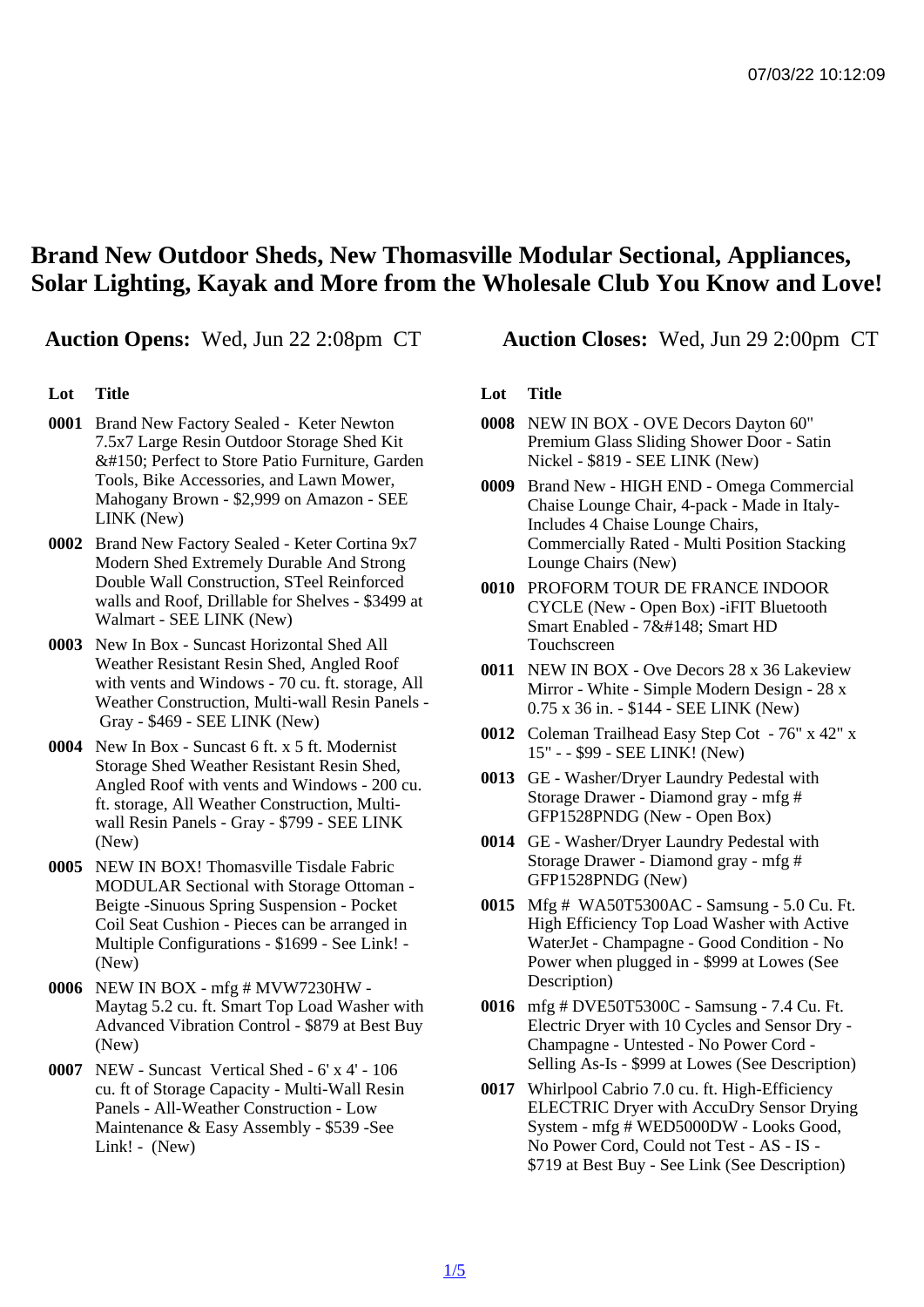- Lot Title
- 0018 NEW Cosco 3-in-1 Folding Series Hand Truck/ Cart / Platform Cart with Flat-free Wheels - On Amazon for \$192 - SEE LINK (New - Open Box)
- 0019 COSCO 3 Wide Step Folding Step Stool 3 Big Steps to Comfortably Work at Every Level - Steel Frame with Aluminum Steps - See Link! - (New)
- 0020 Dimex Office Carpet Chair Mat, 45" X 60" (New)
- 0021 Tresanti 47" Powered Adjustable Height Desk 2 Outlets, 2 USB Ports - WHITE - Adjusts from 29.4" to 47", Wireless Desktop PHone Charging, Dry Erase Top - WHITE - \$429 on Amazon (New)
- 0022 Jumbo Lounger GRAY with a Zig Zag pattern - Removable and Machine Washable Cover with a Zipper Closure - Filled with High Density Premium Blended Foam - \$139 on Costco - See Link! - - NEW - (New)
- 0023 NEW SEALED Vita Urbana Raised Garden Bed, 2-pack - each bed - 48 in. x 48 in. x 11 in. each - SEE LINK! NEW! - \$159 online (New)
- 0024 Kohler Intrepid™ Comfort Height™ The Complete Solution™ Two-piece elongated 1.28 gpf toilet with antimicrobial seat - \$362 - SEE LINK (New)
- 0025 NEW Tobin Sports Wavebreak Inflatable 2 person Kayak - Adjustable, Removable Seats with Storage Compartments - \$249 - SEE LINK! (New)
- 0026 100% Steel Construction -Leaf Wind Spinner 23" Diameter, 83" Height - Black Powdercoated, UV and Weather-Resistant Finish Brushed with Copper Paint (New)
- 0027 100% Steel Construction -Leaf Wind Spinner 23" Diameter, 83" Height - Black Powdercoated, UV and Weather-Resistant Finish Brushed with Copper Paint (New)
- 0028 NEW Twin Blades Metal Wind Spinner 100% Steel Construction, Weather Resistant, 22.5" Dia x 10.23" W x 83.46" H (New)
- 0029 Sunforce Solar String Lights with Remote Control 35' - Wireless Remote Control Activation - Fully Weather-resistant and Maintenance-free - See Link! - (New)
- 0030 Sunforce Solar String Lights with Remote Control 35' - Wireless Remote Control Activation - Fully Weather-resistant and Maintenance-free - See Link! - (New)
- Lot Title
- 0031 Sunforce Solar String Lights with Remote Control 35' - Wireless Remote Control Activation - Fully Weather-resistant and Maintenance-free - See Link! - (New)
- 0032 Edifice 4-tier Rolling Basket \$42.99 (New)
- 0033 Smart Design Shelf Organizer 4 Extendable Piece Set - Grey - Contains 2 Medium and Large Shelfs
- 0034 Smart Design Shelf Organizer 4 Extendable Piece Set - Grey - Contains 2 Medium and Large Shelfs
- 0035 OmniBreeze Tower Fan 4 Speeds (Ultra Quiet-Low-Medium-High) - 3 Breeze Modes (Normal, Natural, or Sleep) - Full Function Remote Control with Duracell Battery - See Link! (New)
- 0036 OmniBreeze Tower Fan 4 Speeds (Ultra Quiet-Low-Medium-High) - 3 Breeze Modes (Normal, Natural, or Sleep) - Full Function Remote Control with Duracell Battery - See Link! (New)
- 0037 OmniBreeze Tower Fan 4 Speeds (Ultra Quiet-Low-Medium-High) - 3 Breeze Modes (Normal, Natural, or Sleep) - Full Function Remote Control with Duracell Battery - See Link! (New)
- 0038 OmniBreeze Tower Fan 4 Speeds (Ultra Quiet-Low-Medium-High) - 3 Breeze Modes (Normal, Natural, or Sleep) - Full Function Remote Control with Duracell Battery - See Link! (New)
- 0039 OmniBreeze Tower Fan 4 Speeds (Ultra Quiet-Low-Medium-High) - 3 Breeze Modes (Normal, Natural, or Sleep) - Full Function Remote Control with Duracell Battery - See Link! (New)
- 0040 Rapid Flo 5/8 in. x 100 ft. Compact Garden Hose - Kink Resistant - 600 PSI Burst Strength - Long lasting performance - See Link! - (New)
- 0041 Rapid Flo 5/8 in. x 100 ft. Compact Garden Hose - Kink Resistant - 600 PSI Burst Strength - Long lasting performance - See Link! - (New)
- 0042 Rapid Flo 5/8 in. x 100 ft. Compact Garden Hose - Kink Resistant - 600 PSI Burst Strength - Long lasting performance - See Link! - (New)
- 0043 Rapid Flo 5/8 in. x 100 ft. Compact Garden Hose - Kink Resistant - 600 PSI Burst Strength - Long lasting performance - See Link! - (New)
- 0044 Rapid Flo 5/8 in. x 100 ft. Compact Garden Hose - Kink Resistant - 600 PSI Burst Strength - Long lasting performance - See Link! - (New)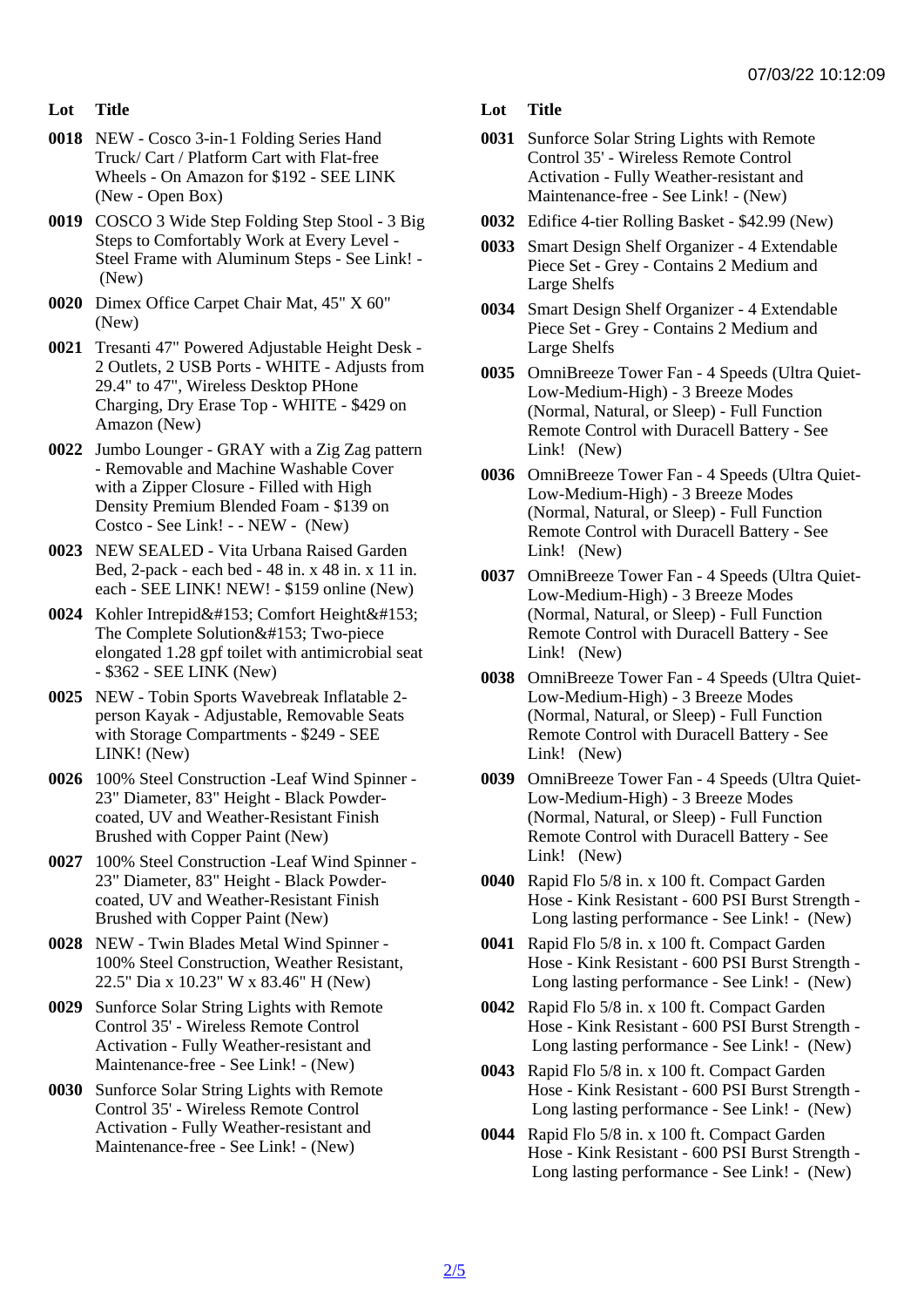- Lot Title
- 0045 Tommy Bahama LED Solar Spotlight 2 Pack 100 Lumens Per Light - Smart Focus - Convertible Light Angle and Adjustable Focus - (New)
- 0046 Tommy Bahama LED Solar Spotlight 2 Pack 100 Lumens Per Light - Smart Focus - Convertible Light Angle and Adjustable Focus - (New)
- 0047 Tommy Bahama LED Solar Spotlight 2 Pack 100 Lumens Per Light - Smart Focus - Convertible Light Angle and Adjustable Focus - (New)
- 0048 Tommy Bahama LED Solar Spotlight 2 Pack 100 Lumens Per Light - Smart Focus - Convertible Light Angle and Adjustable Focus - (New)
- 0049 Tommy Bahama LED Solar Spotlight 2 Pack 100 Lumens Per Light - Smart Focus - Convertible Light Angle and Adjustable Focus - (New)
- 0050 Harmonic Wind Chime Harmonically-tuned Aluminum Tubes - Weather Resistant Finish - 9" Dia. x 60.5" H (New)
- 0051 Harmonic Wind Chime Harmonically-tuned Aluminum Tubes - Weather Resistant Finish - 9" Dia. x 60.5" H (New)
- 0052 Feit Electric 48' LED Filament String Light Set - Decorative Filament LED Bulbs 2200K, Shatter Resistant Bulbs - Includes 24 Screw Base LED Bulbs Plus 2 Spares (Per Pack) - \$59 on Costco - See Link! - (New)
- 0053 Feit Electric 48' LED Filament String Light Set - Decorative Filament LED Bulbs 2200K, Shatter Resistant Bulbs - Includes 24 Screw Base LED Bulbs Plus 2 Spares (Per Pack) - \$59 on Costco - See Link! - (New)
- 0054 Feit Electric 48' LED Filament String Light Set - Decorative Filament LED Bulbs 2200K, Shatter Resistant Bulbs - Includes 24 Screw Base LED Bulbs Plus 2 Spares (Per Pack) - \$59 on Costco - See Link! - (New)
- 0055 Feit Electric 48' LED Filament String Light Set - Decorative Filament LED Bulbs 2200K, Shatter Resistant Bulbs - Includes 24 Screw Base LED Bulbs Plus 2 Spares (Per Pack) - \$59 on Costco - See Link! - (New)
- 0056 Feit Electric 48' LED Filament String Light Set - Decorative Filament LED Bulbs 2200K, Shatter Resistant Bulbs - Includes 24 Screw Base LED Bulbs Plus 2 Spares (Per Pack) - \$59 on Costco - See Link! - (New)
- Lot Title
- 0057 Home Zone Motion Activated Security Light LED Light - 3000 Lumens - 240 degree detection - Easy Install - Sturdy aluminum construction resists weather/wear - (New)
- 0058 Home Zone Motion Activated Security Light LED Light - 3000 Lumens - 240 degree detection - Easy Install - Sturdy aluminum construction resists weather/wear - (New)
- 0059 Home Zone Motion Activated Security Light LED Light - 3000 Lumens - 240 degree detection - Easy Install - Sturdy aluminum construction resists weather/wear - (New)
- 0060 Home Zone Motion Activated Security Light LED Light - 3000 Lumens - 240 degree detection - Easy Install - Sturdy aluminum construction resists weather/wear - (New)
- 0061 Home Zone Motion Activated Security Light LED Light - 3000 Lumens - 240 degree detection - Easy Install - Sturdy aluminum construction resists weather/wear - (New)
- 0062 American Lighting Color Changing Neon Flex Light - Customized LED Animated light shows - Indoor and Outdoor use - Multiple dynamic color effects - \$39 See Link! - Missing Retail Box - Repackaged (New)
- 0063 American Lighting Color Changing Neon Flex Light - Customized LED Animated light shows - Indoor and Outdoor use - Multiple dynamic color effects - \$39 See Link! - Missing Retail Box - Repackaged (New)
- 0064 American Lighting Color Changing Neon Flex Light - Customized LED Animated light shows - Indoor and Outdoor use - Multiple dynamic color effects - \$39 See Link! - Missing Retail Box - Repackaged (New)
- 0065 American Lighting Color Changing Neon Flex Light - Customized LED Animated light shows - Indoor and Outdoor use - Multiple dynamic color effects - \$39 See Link! - Missing Retail Box - Repackaged (New)
- 0066 American Lighting Color Changing Neon Flex Light - Customized LED Animated light shows - Indoor and Outdoor use - Multiple dynamic color effects - \$39 See Link! - Missing Retail Box - Repackaged (New)
- 0067 Safe Step Natures Power Ice Melter Bag Melts Ice Down to 50 Lbs. - NEW - See pix (New)
- 0068 Safe Step Natures Power Ice Melter Bag Melts Ice Down to 50 Lbs. - NEW - See pix (New)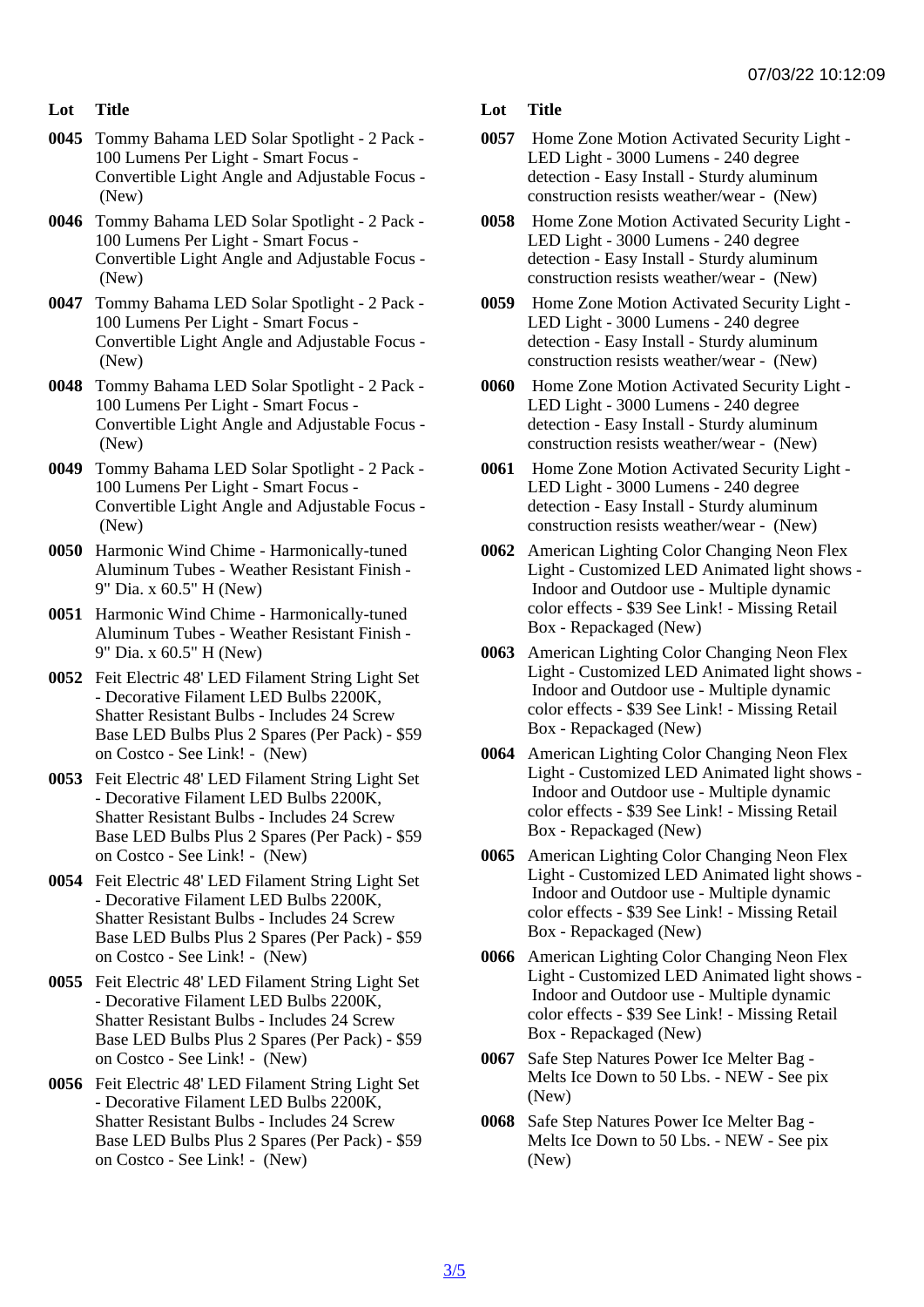- Lot Title
- 0069 Safe Step Natures Power Ice Melter Bag Melts Ice Down to 50 Lbs. - NEW - See pix (New)
- 0070 Safe Step Natures Power Ice Melter Bag Melts Ice Down to 50 Lbs. - NEW - See pix (New)
- 0071 Safe Step Natures Power Ice Melter Bag Melts Ice Down to 50 Lbs. - NEW - See pix (New)
- 0072 Safe Step Natures Power Ice Melter Bag Melts Ice Down to 50 Lbs. - NEW - See pix (New)
- 0073 Safe Step Natures Power Ice Melter Bag Melts Ice Down to 50 Lbs. - NEW - See pix (New)
- 0074 Safe Step Natures Power Ice Melter Bag Melts Ice Down to 50 Lbs. - NEW - See pix (New)
- 0075 Safe Step Natures Power Ice Melter Bag Melts Ice Down to 50 Lbs. - NEW - See pix (New)
- 0076 GroundSmart Rubber Mulch, Mocha Brown Does not attract Termites, Insects Like Wood - Saves Time and Money - Prevents Weeds - (New)
- 0077 GroundSmart Rubber Mulch, Mocha Brown Does not attract Termites, Insects Like Wood - Saves Time and Money - Prevents Weeds - (New)
- 0078 GroundSmart Rubber Mulch, Mocha Brown Does not attract Termites, Insects Like Wood - Saves Time and Money - Prevents Weeds - (New)
- 0079 GroundSmart Rubber Mulch, Mocha Brown Does not attract Termites, Insects Like Wood - Saves Time and Money - Prevents Weeds - (New)
- 0080 GroundSmart Rubber Mulch, Mocha Brown Does not attract Termites, Insects Like Wood - Saves Time and Money - Prevents Weeds - (New)
- 0081 GroundSmart Rubber Mulch, Mocha Brown Does not attract Termites, Insects Like Wood - Saves Time and Money - Prevents Weeds - (New)
- 0082 GroundSmart Rubber Mulch, Mocha Brown Does not attract Termites, Insects Like Wood - Saves Time and Money - Prevents Weeds - (New)
- Lot Title
- 0083 GroundSmart Rubber Mulch, Mocha Brown Does not attract Termites, Insects Like Wood - Saves Time and Money - Prevents Weeds - (New)
- 0084 GroundSmart Rubber Mulch, Mocha Brown Does not attract Termites, Insects Like Wood - Saves Time and Money - Prevents Weeds - (New)
- 0085 GroundSmart Rubber Mulch, Mocha Brown Does not attract Termites, Insects Like Wood - Saves Time and Money - Prevents Weeds - (New)
- 0086 GroundSmart Rubber Mulch, Mocha Brown Does not attract Termites, Insects Like Wood - Saves Time and Money - Prevents Weeds - (New)
- 0087 GroundSmart Rubber Mulch, Mocha Brown Does not attract Termites, Insects Like Wood - Saves Time and Money - Prevents Weeds - (New)
- 0088 GroundSmart Rubber Mulch, Mocha Brown Does not attract Termites, Insects Like Wood - Saves Time and Money - Prevents Weeds - (New)
- 0089 Organic Holly Tone Fertilizer New
- 0090 Organic Holly Tone Fertilizer (New Open Box)
- 0091 Organic Holly Tone Fertilizer New